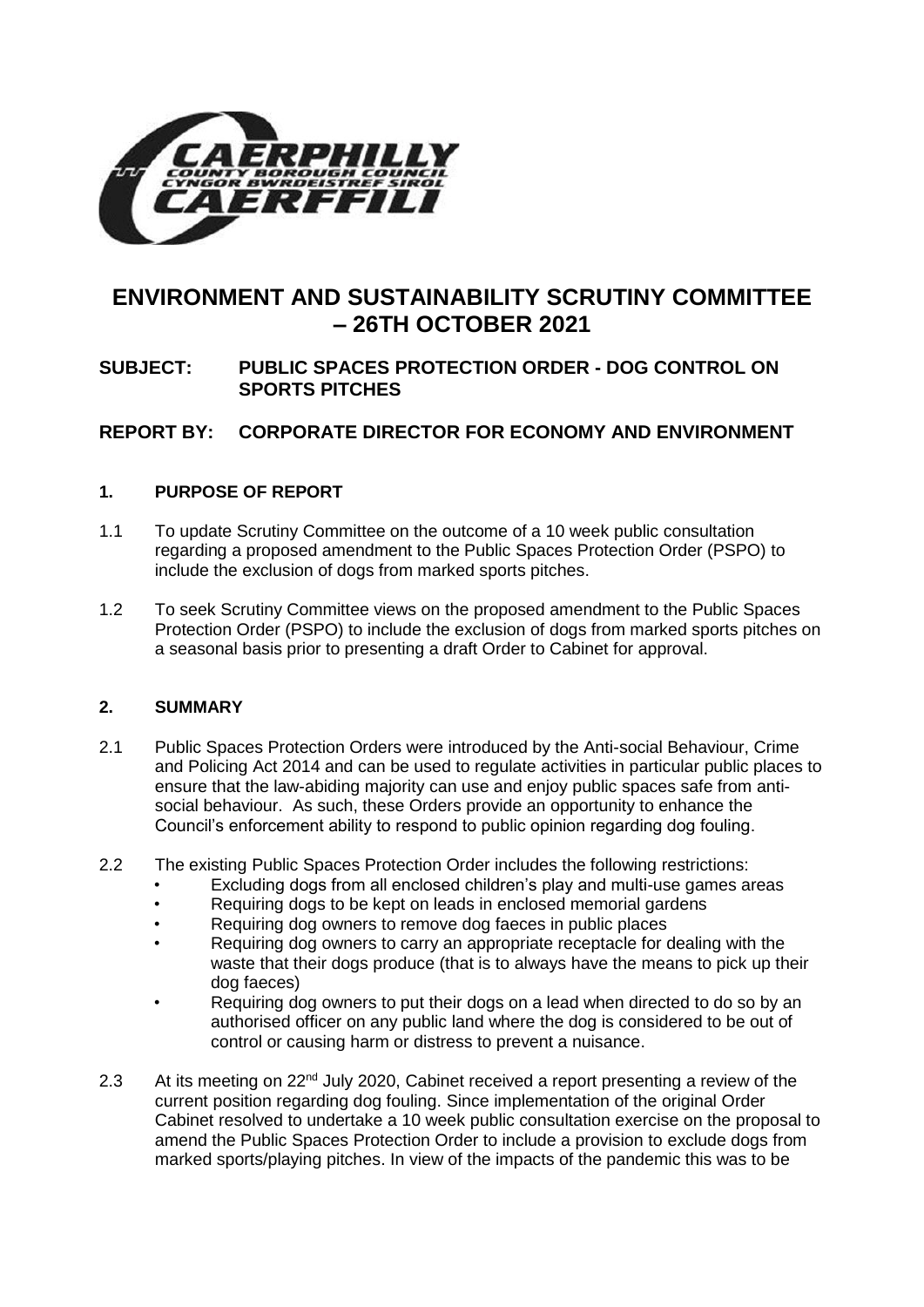done when it became possible to carry out meaningful consultation with the public and relevant stakeholders.

- 2.4 On 11th June 2021 a full public and stakeholder consultation was carried out for a period of 10 weeks. The consultation was carried out using an online questionnaire and was preceded by wide scale communication and engagement e.g. via the local press media, and the Council's website, social media accounts.
- 2.5 85% of respondents to the survey agreed with keeping the current restrictions within the PSPO. 53.5% of the respondents agreed with the proposal of banning dogs from marked sports pitches whilst 43.8% disagreed, while 2.7% did not know. Having regard to the requirements of the Act and the responses to the consultation it is considered that the conditions required to retain the existing provisions of the Public Spaces Protection Order and the addition of the exclusion of dogs from marked sports pitches have been satisfied. The proposed draft Public Spaces Protection Order is included at Appendix 2.

#### **3. RECOMMENDATIONS**

3.1 Scrutiny Committee are asked to provide any views on the draft Public Spaces Protection Order (PSPO) attached at Appendix 2 to include the exclusion of dogs from marked sports pitches prior to presenting the draft Order to Cabinet for approval.

#### **4. REASONS FOR THE RECOMMENDATIONS**

4.1 To protect public health and well-being.

#### **5. THE REPORT**

- 5.1 Dog fouling is unsightly, unpleasant and can lead to serious illness in humans such as Toxocariasis; which can develop from direct contact with contaminated dog's faeces and in some cases potentially lead to blindness. Particular concern is therefore raised in relation to children and other sports pitch users coming into contact with dog faeces.
- 5.2 Public Spaces Protection Orders were introduced by the Anti-social Behaviour, Crime and Policing Act 2014 (the Act) and can be used to regulate activities in particular public places, to ensure that the law-abiding majority can use and enjoy public spaces, safe from anti-social behaviour. Whilst the Act allows local authorities to regulate activities in public places, the legislation specifies certain requirements which must be considered prior to making an Order.
- 5.3 A local authority may make a Public Spaces Protection Order if it is satisfied on reasonable grounds that two conditions are met. The first condition is that activities carried on in a public place within the authority's area have had a detrimental effect on the quality of life of those in the locality or it is likely that the activities will be carried on in a public place and that they will have such an effect. The second condition is that the effect or likely effect is likely to be of a persistent or continuing nature, is likely to be such as to make the activity unreasonable and justifies the restriction imposed by the Order.
- 5.4 In September 2017 Cabinet approved and adopted the Public Spaces Protection Order 2017; the Order includes the following restrictions:
	- Excluding dogs from all enclosed children's play and multi-use games areas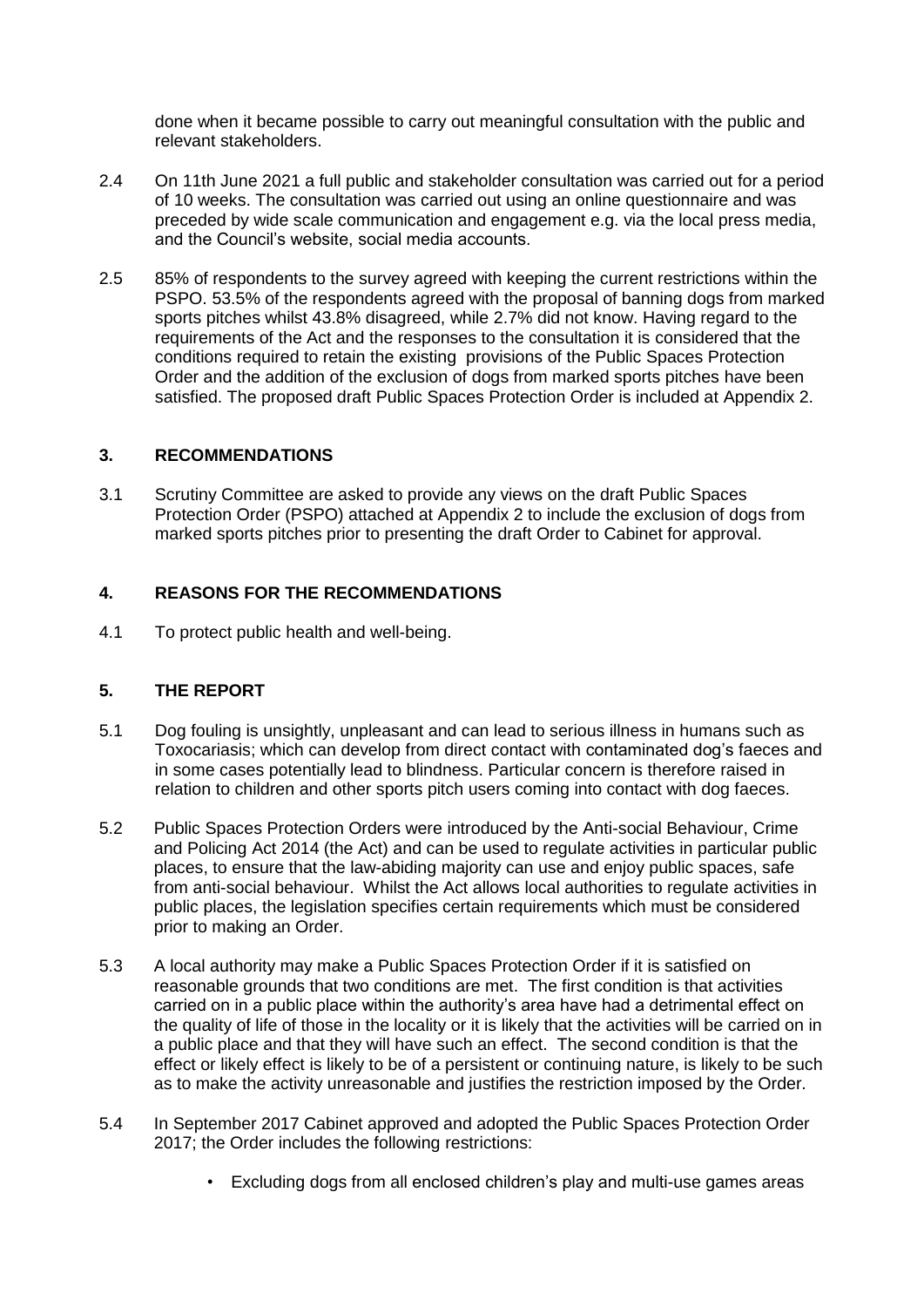- Requiring dogs to be kept on leads in enclosed memorial gardens
- Requiring dog owners to remove dog faeces in public places
- Requiring dog owners to carry an appropriate receptacle for dealing with the waste that their dogs produce (that is to always have the means to pick their dog faeces)
- Requiring dog owners to put their dogs on a lead when directed to do so by an authorised officer on any public land where the dog is considered to be out of control or causing harm or distress to prevent a nuisance.
- 5.5 In October 2020 the existing PSPO with regard to dog control was extended for a further year under Officer delegated powers, in consultation with the relevant Cabinet Member. This was done to allow time for a full public consultation on the matter of banning dogs from marked sports pitches.
- 5.6 The proposal was put forward as it is believed the exclusion of dogs from playing pitches will benefit children, youth and adults that play sport on marked sports pitches, as it will help provide a clean and safe area for sports to be played on and help maximise people's health and wellbeing.
- 5.7 It is accepted that the majority of dog owners are responsible and clean up after their dogs. However there continues to be a growing concern across the Borough in relation to dog fouling, specifically in relation to dog fouling on sports pitches.
- 5.8 It is unlikely that dog owners can remove all of the dog faecal matter from the surface of sports pitches and that the remains will still contain large numbers of the round worm parasites which can cause toxocariasis in humans and these can last in soil for up to 2 years.
- 5.9 The proposal is intended to apply only to marked sports pitches as if a pitch is not marked the dog owner will be unclear as to where the exclusion applies and this will also make enforcement clearer. Members are asked to note that sports pitches are only marked during their respective seasons (autumn / winter for Football and rugby) and not all year round.
- 5.10 A report was presented to Cabinet on 22<sup>nd</sup> July 2020 seeking authority to undertake a 10 week public consultation exercise on the proposed PSPO including the banning of dogs from marked sports pitches. In view of the impacts of the pandemic this was to be done when it became possible to carry out meaningful consultation with the public and relevant stakeholders.
- 5.11 The Act requires that before it can make a PSPO the Council must carry out the *necessary consultation*, the *necessary publicity* and the *necessary notification*. This includes consultation with Gwent Police. The consultation was undertaken between 11th June 2021 for a period of 10 weeks, this was preceded by wide scale communication and engagement e.g. via the local press media, and the Council's website and social media accounts. Communication continued throughout the consultation period with a view to raising awareness of the consultation and increasing the response rate.
- 5.12 Consultation was carried out using a questionnaire made available for online completion and pdf for printing if required, via the Council's Website and shared on social media. The survey was also provided in paper format at some key Council venues and with paper and alternative formats available on request. Signs and banners advertising the consultation were placed at Council Parks and local libraries throughout the borough.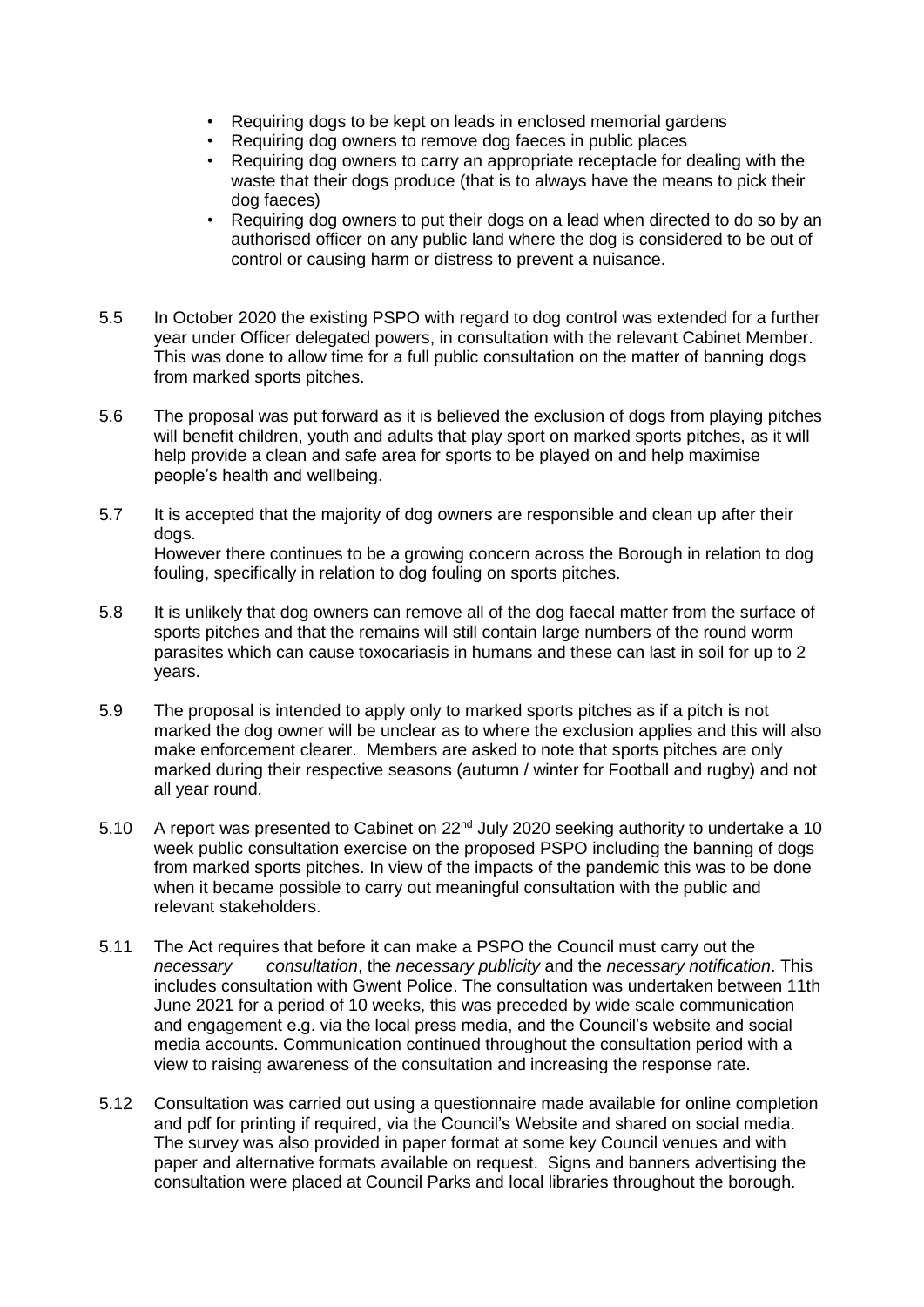- 5.13 Stakeholders such as the Kennel Club, Dogs Trust, RSPCA, Parent Network, Voluntary Sector, Community Safety Networks were contacted directly via e-mail or in writing and invited to respond to the survey.
- 5.14 Overall 1540 respondents completed the questionnaire. 96% of these were residents in Caerphilly County Borough and 65% who responded were dog owners.
- 5.15 The public were asked if they agreed with the current dog control restrictions in the existing PSPO. 85% of respondents to the survey agreed with keeping the current restrictions within the PSPO.
- 5.16 The response to the proposal of banning dogs from marked sports pitches was more mixed. 53.54% of the respondents agreed with the proposal of banning dogs from marked sports pitches whilst 43.84% disagreed, while 2.7% did not know. However this does demonstrate a clear majority of those who responded agreed with the proposal.
- 5.17 The responses to the consultation showed a significant difference in the views of dog owners compared with non dog owners with 34% of dog owners agreed with the proposal compared to 89% of non-dog owners
- 5.18 Some of the various reasons given for supporting the proposal were to ensure a safe and clean environment for children and adults to exercise and to further encourage responsible dog ownership. Those involved with sports clubs also highlighted how often games are delayed or halted to deal with dog excrement on the pitch. A range of comments were provided by the respondents and are detailed with the survey summary attached as Appendix 1.
- 5.19 A common reason given by the 43.8% that disagreed was that this unfairly punished responsible dog owners who pick up after their dog and the proposals restrict areas where dogs can be adequately exercised. Another reason for those disagreeing was that this will unfairly affect those with limited mobility who are not able to travel far to exercise their dogs. A range of comments were provided by the respondents and are detailed with the survey summary attached as Appendix 1. However the proposed exclusion of dogs will only apply to marked council owned sports pitches. Therefore, there will still be areas in the local parks and green spaces other than the sports pitches where dogs can be exercised.
- 5.20 Stakeholder responses from organisations such as the Kennel Club and RSPCA disagreed with the proposal (Appendix 2) stating that they would restrict areas where dogs can be exercised and that not all people can travel distances to exercise their dogs. They also pointed out that although dog faeces can be a nuisance to the people that use the sports pitches, they can, should and are easily removed by responsible dog owners; so imposing the restriction on all will punish responsible dog owners.
- 5.21 With regard to the comments of availability of greenspace in the Borough, in 2020, the Council formally adopted a Green Infrastructure Strategy, which is used as a core guidance document for green space development and management across the county borough. Green Infrastructure (GI) is the network of natural and semi-natural features, green spaces, rivers and lakes that intersperse and connect places. The county borough is covered by 88% of primary typology i.e. amenity greenspace, green corridors, natural and semi natural green spaces, parks and gardens and other locations such as allotments, farms, cemeteries and churchyards etc. which in turn allows residents lots of options for the physical exercising of dogs. In addition, the county borough has over 800 KM of Public Rights of Way to undertake physical activity with or without dogs.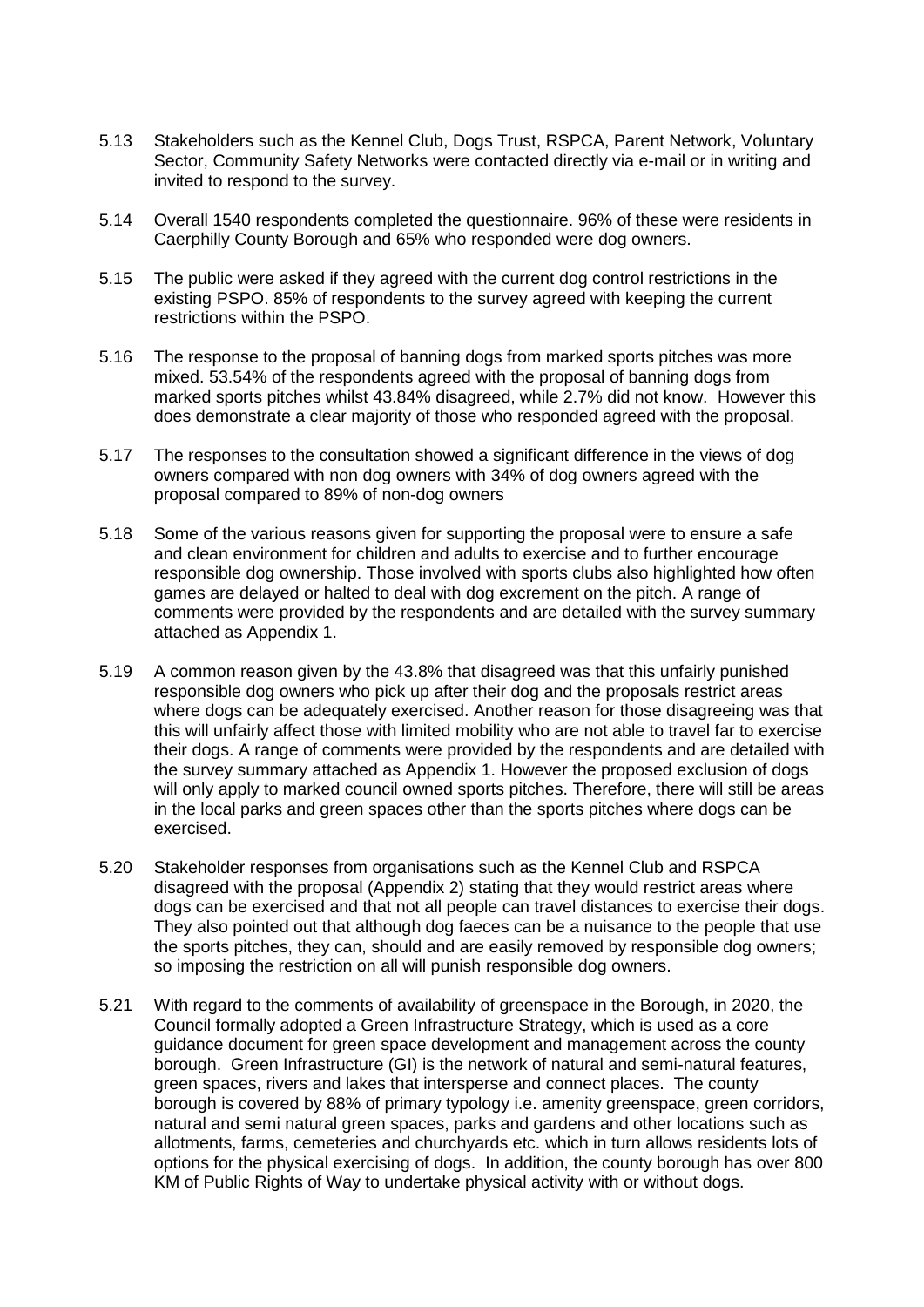- 5.22 The proposed amended PSPO, as with the existing PSPO, will be enforced by a team of Enforcement officers and Community Safety Wardens employed within Public Protection who are authorised to issue fixed penalty notices. All officers have received appropriate training to ensure consistency of approach.
- 5.23 Since the introduction of the PSPO in October 2017 over 2136 complaints of dog fouling have been investigated. 64 Fixed Penalty Notices have been served for either dog fouling or for failing to carry bags to clean up dog waste. There have also been 28 prosecutions of those who refused to pay the fine.

#### 5.24 **Conclusion**

Having regard to the requirements of Section 59 of the Act set out in paragraph 5.2 above and the responses to the consultation outlined above it is clear that the conditions required to retain the existing provisions of the Public Spaces Protection Order have been satisfied. Additionally, dog fouling on sports pitches has continued to be a cause of concern since the making of the original Order in 2017. 53.54% of respondents to the public consultation are in favour of an additional restriction to exclude dogs from marked sports pitches. It is therefore proposed to include this additional provision as set out within the draft Order at Appendix 2.

- 5.25 It is considered that the provisions of the draft Order are a fair, balanced and proportionate response to the current problems and addresses the views of the consultees. They are necessary and proportionate in terms of the controls that they impose, whilst recognising the right of dog owners and their needs for areas where they can exercise their dogs off lead for animal welfare reasons.
- 5.26 Members of the Scrutiny Committee are asked to provide their views on the draft Public Spaces Protection Order (PSPO) attached at Appendix 2 to include the exclusion of dogs from marked sports pitches prior to presenting the outcome of a 10 week public consultation to Cabinet.

# **6. ASSUMPTIONS**

6.1 There are no assumptions associated with this report.

# **7. SUMMARY OF INTEGRATED IMPACT ASSESSMENT**

- 7.1 An Integrated Impact Assessment has been undertaken. The exclusion of dogs from playing pitches will benefit children, youth and adults that play sport on marked sports pitches, as it will help provide a clean and safe area for sports to be played on. There could be a negative impact upon older people or people with disabilities who have limited mobility if they have to travel to other locations to exercise their dogs however the proposed exclusion of dogs will only apply to marked council owned sports pitches. Therefore, there will still be areas in the local parks and green spaces other than the sports pitches where dogs can be exercised.
- 7.2 Please see full IIA assessment in the link as follows:

**[Link to Integrated Impact Assessment](https://www.caerphilly.gov.uk/CaerphillyDocs/IIA/ccbc-iia-public-protection-environmental-health-fo)**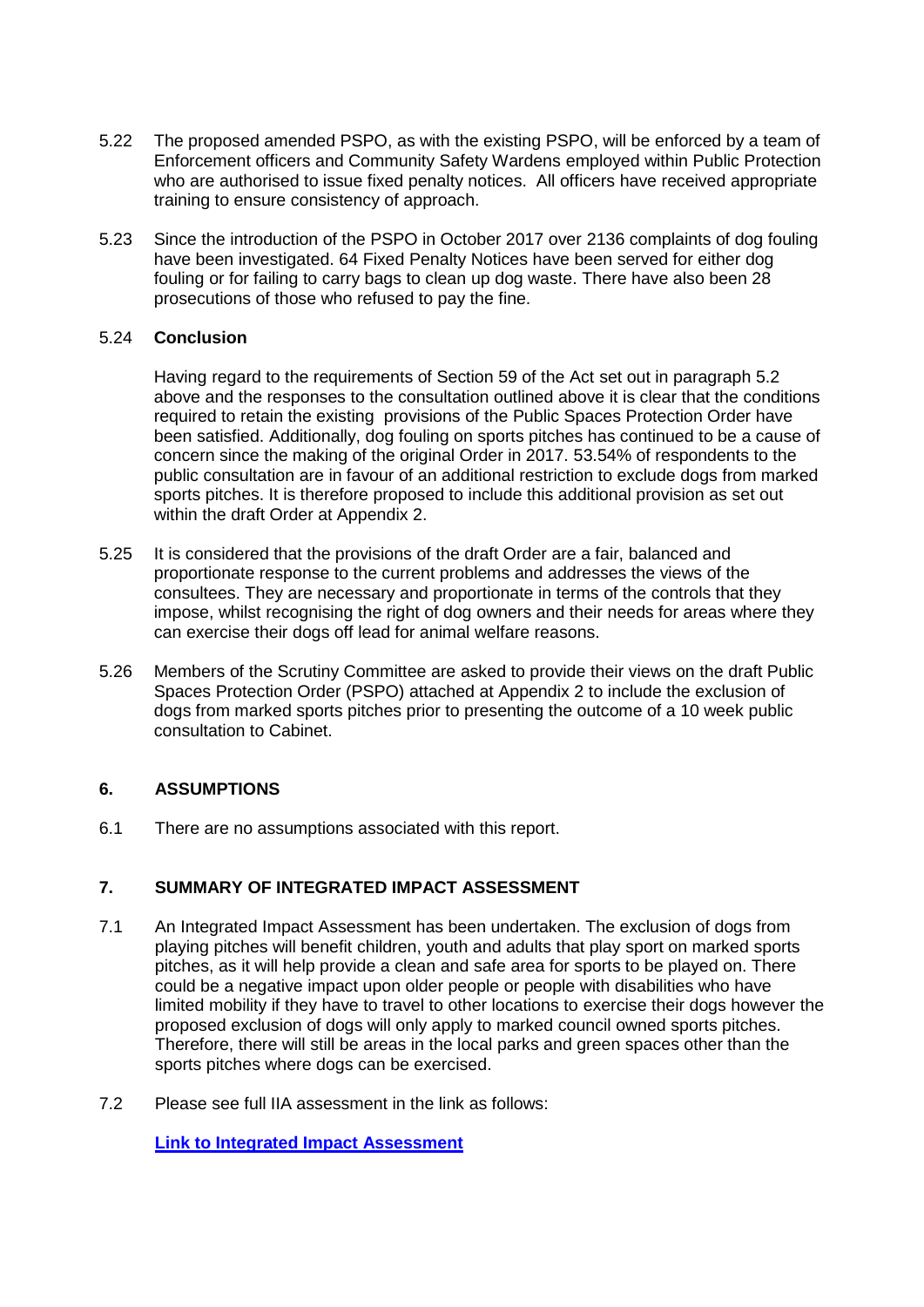# **8. FINANCIAL IMPLICATIONS**

- 8.1 There will be a cost of producing and erecting new signage in the designated areas, amounting to circa £2000. This will be funded from existing Environmental Health budgets.
- 8.2 The income that is generated by the imposition of fixed penalty notices or recovery of court costs is included in the revenue budget.

# **9. PERSONNEL IMPLICATIONS**

9.1 The proposed amended PSPO, as with the existing PSPO, will be enforced by a team of Enforcement officers and Community Safety Wardens employed within Public Protection who are authorised to issue fixed penalty notices. Any additional restrictions imposed may increase the potential for staff to be placed in confrontational situations. It would be important to ensure that the necessary training and procedures are in place so that staff are able to assist with the expectations in relation to enforcement of these proposals.

# **10. CONSULTATIONS**

10.1 This report has been sent to the consultees listed below and all comments received are reflected in this report. A public consultation was undertaken between 11th June 2021 for a period of 10 weeks. Consultation was carried out using a questionnaire made available for online completion and pdf for printing if required, via the Council's Website and shared on social media. Stakeholders such as the Kennel Club, Dogs Trust, RSPCA, Parent Network, Voluntary Sector, Community Safety Networks were contacted directly via e-mail or in writing and invited to respond to the survey.

#### **11. STATUTORY POWER**

- 11.1 Section 59 of the Anti-Social Behaviour, Crime and Policing Act 2014 The Anti-social Behaviour, Crime and Policing Act 2014 (Publication of Public Spaces Protection Orders) Regulations 2014
- Author: Gary Mumford, Senior Environmental Health Officer
- Consultees: Cllr Nigel George, Cabinet Member for Waste, Public Protection & Street Scene Councillor Tudor Davies, Chair of Environment & Sustainability Scrutiny Councillor Adrian Hussey, Vice Chair of Environment & Sustainability **Scrutiny** Mark S. Williams, Corporate Director for Economy & Environment Rob Hartshorn, Head of Public Protection, Community and Leisure Services Ceri Edwards, Environmental Health Manager Rob Tranter, Head of Legal Services & Monitoring Officer Anwen Cullinane, Senior Policy Officer (Equalities & Welsh Language) Steve Harris, Head of Financial Services & S151 Officer Lynne Donovan, Head of People Services Mike Headington, Green Spaces and Transport Services Manager Liz Sharma, Consultation and Public Engagement Officer Supt. Mark Hobrough, Gwent Police